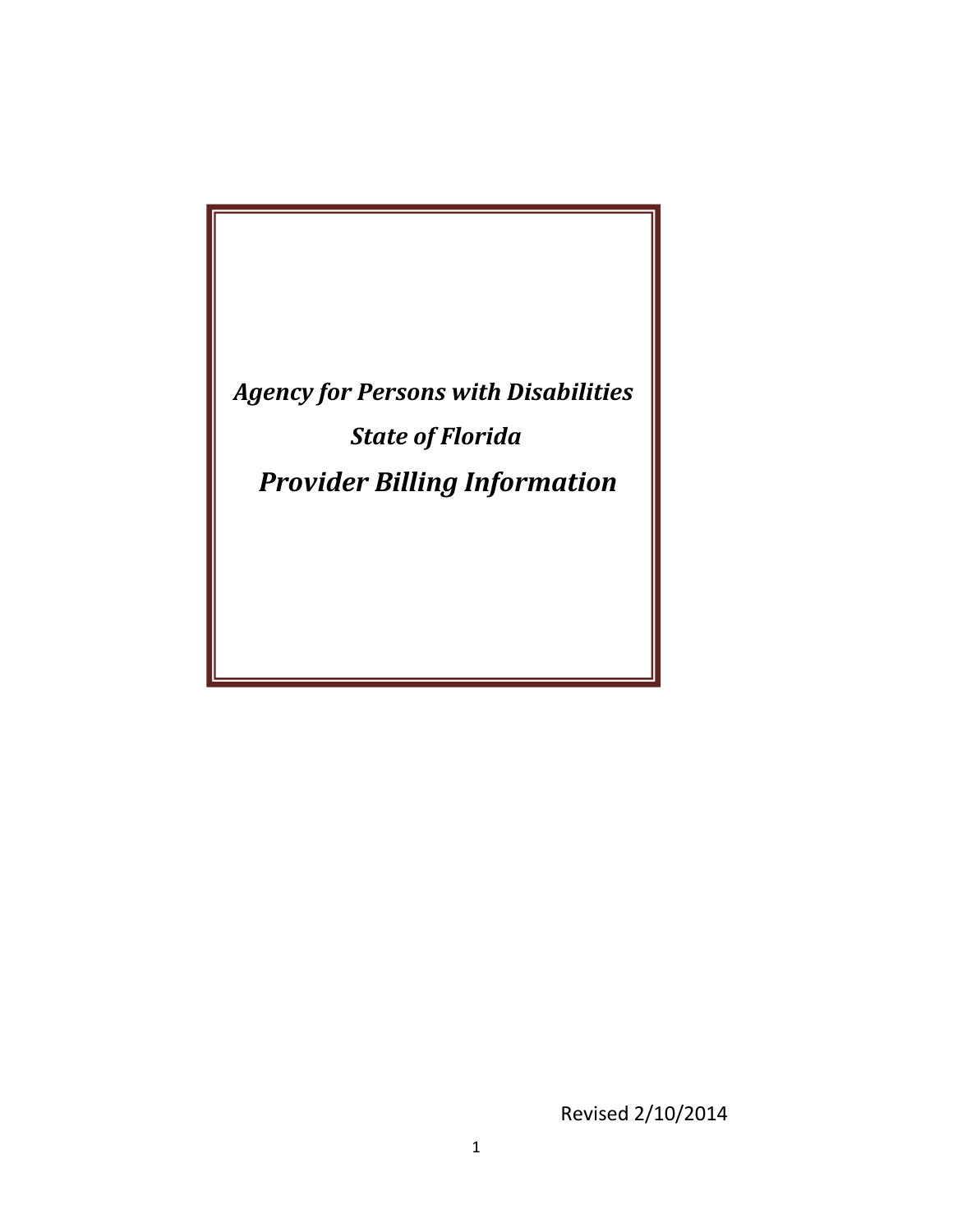### **Agency for Persons with Disabilities State of Florida Provider Billing information**

#### **Overview**

It is the responsibility of the Agency for Persons with Disabilities (APD) and the Agency for Health Care Administration (AHCA) to assure that payments made to providers for the provision of services to individuals are paid in accordance with established rules, which includes assuring that payments are within authorized amounts and for authorized services.

For this reason, the Agency for Health Care Administration (AHCA) and the Agency for Persons with Disabilities (APD) designed a pre-payment "screening" for provider claims. Every day, a file is sent from the iBudget system to the Medicaid Fiscal Agent, HP, which includes all cost plan information currently in iBudget. Prior to running the weekly payment cycle, the APD Waiver providers' claims are checked against the information against this file. Claims passing the APD cost plan edit checks are processed through the regular payment process. Those not passing the edit checks post a denial, which is included on the providers' remittance advice in the Explanation of Benefits (EOB).

The annual cost plan and service plans are created in iBudget. Prior to the daily Gatekeeper file run, the iBudget files will pick up all service authorization updates in iBudget. These updates are sent to FMMIS prior to the Gatekeeper run.

The cost plan format in iBudget is the official cost plan document for the APD Waiver programs. This format is also the official service authorization, authorizing providers to be paid for services approved under the terms listed in the service authorization.

The need for Waiver Support Coordinators (WSCs) to keep cost plan information current and up to date is critical to the success of the pre-payment screening. The provider's part in this process is to adhere to the terms of the service authorization. If providers feel that the terms are not accurate, then they should contact the WSC before performing services. Failure to do so will result in providers not receiving payment for which they have been authorized, or providers receiving payment to which they are not entitled. This can also result in individuals being without services.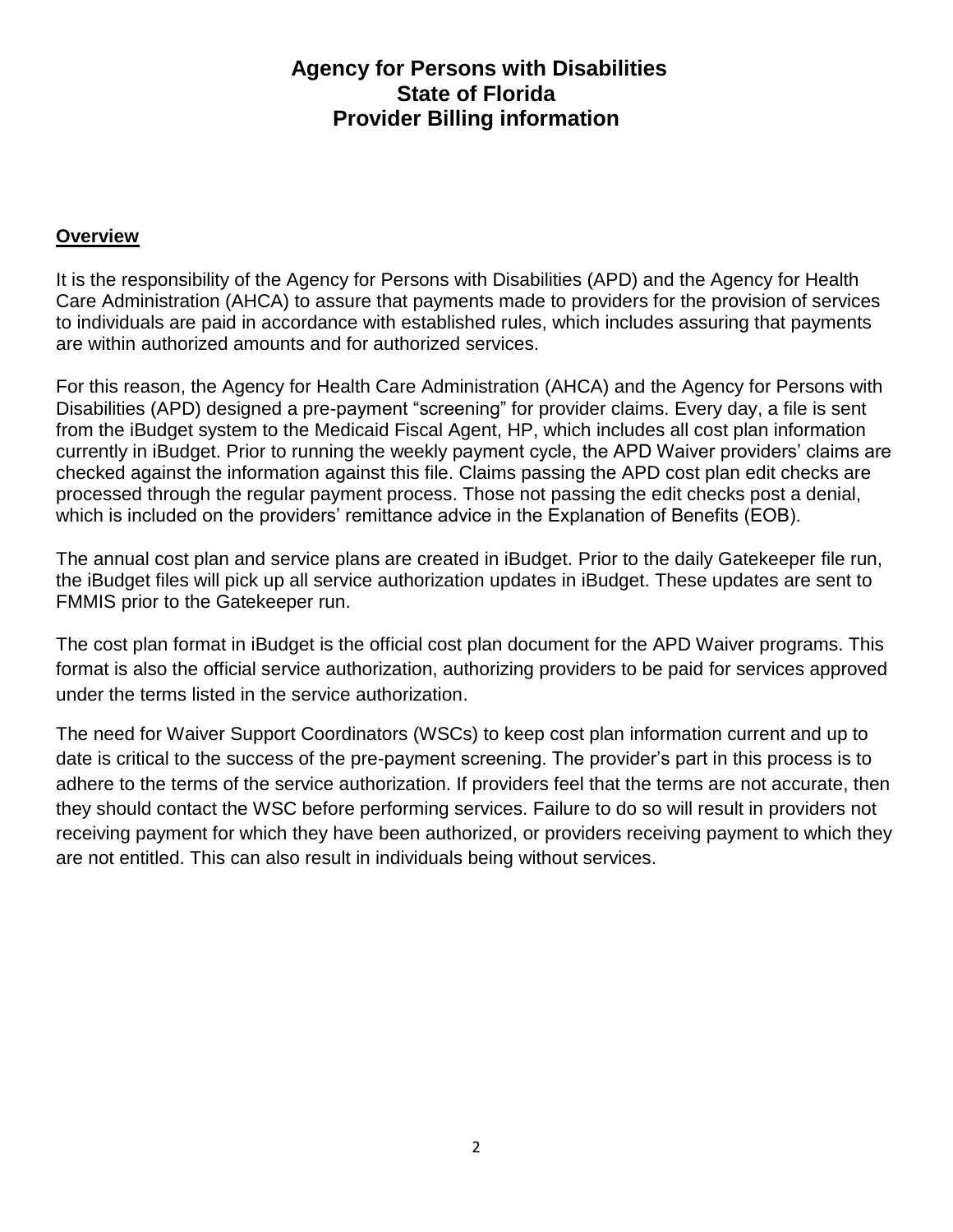### **Agency for Persons with Disabilities State of Florida Provider Billing Information**

### **iBudget**

Providers must have a valid service authorization (SA) **BEFORE** beginning services. The SA is the approved agreement between APD and the service providers. If the SA is not received before services begin, then it must be obtained before billing for those services. After receiving an SA for an individual, providers should review the information on the SA for accuracy. Procedure codes and rates may be found on the iBudget Provider Rate Table located on the APD web site at [http://apd.myflorida.com/.](http://apd.myflorida.com/) Providers should also review the "notes" section of the SA to verify the frequency, intensity, and duration of the service. If any discrepancies are found or clarification needed, providers should contact the Waiver Support Coordinator (WSC) immediately.

Providers who bill for services without a current and accurate SA, are taking a risk that their claims will be denied or be in danger of recoupment.

Except for an emergency situation, providers should **NEVER** accept verbal or handwritten service authorizations from a WSC. Emergency services are defined as services to alleviate a health and/or safety issue. A verbal agreement should be followed up with an e-mail or fax from the WSC stating the particulars of the emergency service. Providers should receive a valid and approved SA within days of the service start date. If the SA is not received, providers should contact the WSC or the APD local office.

During the course of the service period, it is possible to change the amount, duration and frequency of the service. Providers should not implement any changes to the service authorization without first notifying the WSC and receiving an approved SA from the WSC, with the changes noted on the SA.

If there are no specific notes entered on the SA, then the provider may adjust the units of service from month to month to meet the changing needs of the consumer. Providers must document how the individual prefers the service and that the individual was in agreement. The provider may bill up to the approved amount funded for the quarter.

Whenever a new or amended service authorization is received, providers should check the "Prior Authorization" (PA) option in the web portal before billing for services. If the PA information does not match the SA information, providers should contact the WSC immediately for resolution.

"Date Spanning" for the quarter is acceptable in the iBudget system. A WSC can place units in the first month of the quarter and the last month of the quarter and the provider would still be able to provide services throughout the 3 months of the quarter.

For example, an individual changes work hours frequently and does not need the same level of employment service every month. The WSC can place 10 units in January and 10 units in March, skipping February, with no specific note. The provider would be able to perform the 20 units of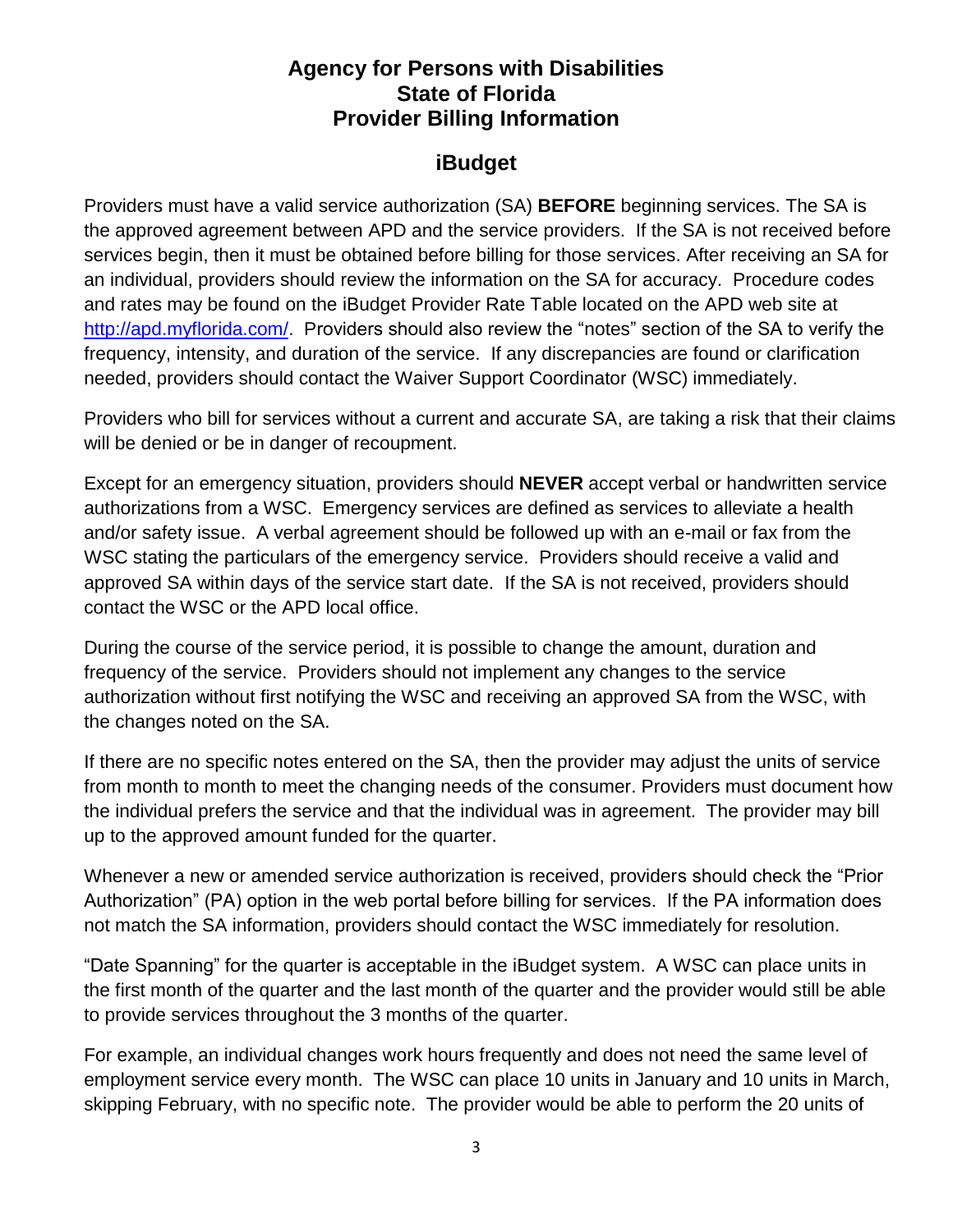service within those three months. Another example would be where a consumer does not always attend an ADT program full time every day of the month. The WSC would enter 180 hours in April, skip May and enter 180 hours in June. The ADT provider would still be able to bill up to the full 360 hours over the course of the three month period, including May.

Medicaid will not reimburse a provider for a service unless FMMIS (Florida Medicaid Management System) shows that a recipient is Medicaid eligible on the date of service. It is the provider's responsibility to verify a consumer's eligibility prior to providing any Medicaid service. It is the provider's responsibility to notify the WSC as soon as possible that the consumer has lost Medicaid eligibility.

As a reminder, in cases where a recipient has eligibility in multiple benefit plans, with one of the plans having a higher level of benefits (for example, Full Medicaid), the Full Medicaid plan takes precedence and more fully represents the recipient's eligibility.

There are two ways for providers to verify a consumer's eligibility. Providers may use the Automated Voice Response System (AVRS) by calling 1-800-239-7560 for self service. The second way to check Medicaid eligibility is to use the "eligibility" option on the web portal. After clicking on the web portal, the eligibility option is at the top of the page. Click on eligibility and then click on search. Enter the recipient ID (consumer's Medicaid number) and the dates of service (From DOS, To DOS) boxes. Click the search button on the right side of the page. Review the "Benefits Plan" section.

One of the following codes must be in the BENEFIT PLAN section, in order for the individual to be Medicaid eligible. Even if some other form of benefit plan appears, i.e. QMB, Medicare Part D or SLMB, one of the following codes must be present. Medicaid eligibility is valid for the entire month, even if only one particular date is entered.

#### **MM S MT A MT C MT D MT S MT W MS MW A MW C MX SSI TXIX**

Per the DD iBudget Handbook, APD has a maximum number of units that may be utilized for each service. These maximum units may differ from the Medicaid allowable number of units. Combinations of services may also dictate the maximum number of units allowed. Checking the Provider Billing Code Matrix will inform providers of the maximum number of units that is allowed by APD. If the "Notes" section on a SA has a lower number of units than the Matrix, providers are not permitted to bill up to the maximum Matrix units, but instead, may only bill for those units as directed in the "Notes".

When providers contact the WSC's and do not receive a positive response, they should contact their respective APD Area Program Office for assistance in resolving any issues. The Regional Medwaiver Coordinator is usually the contact person for WSC issues.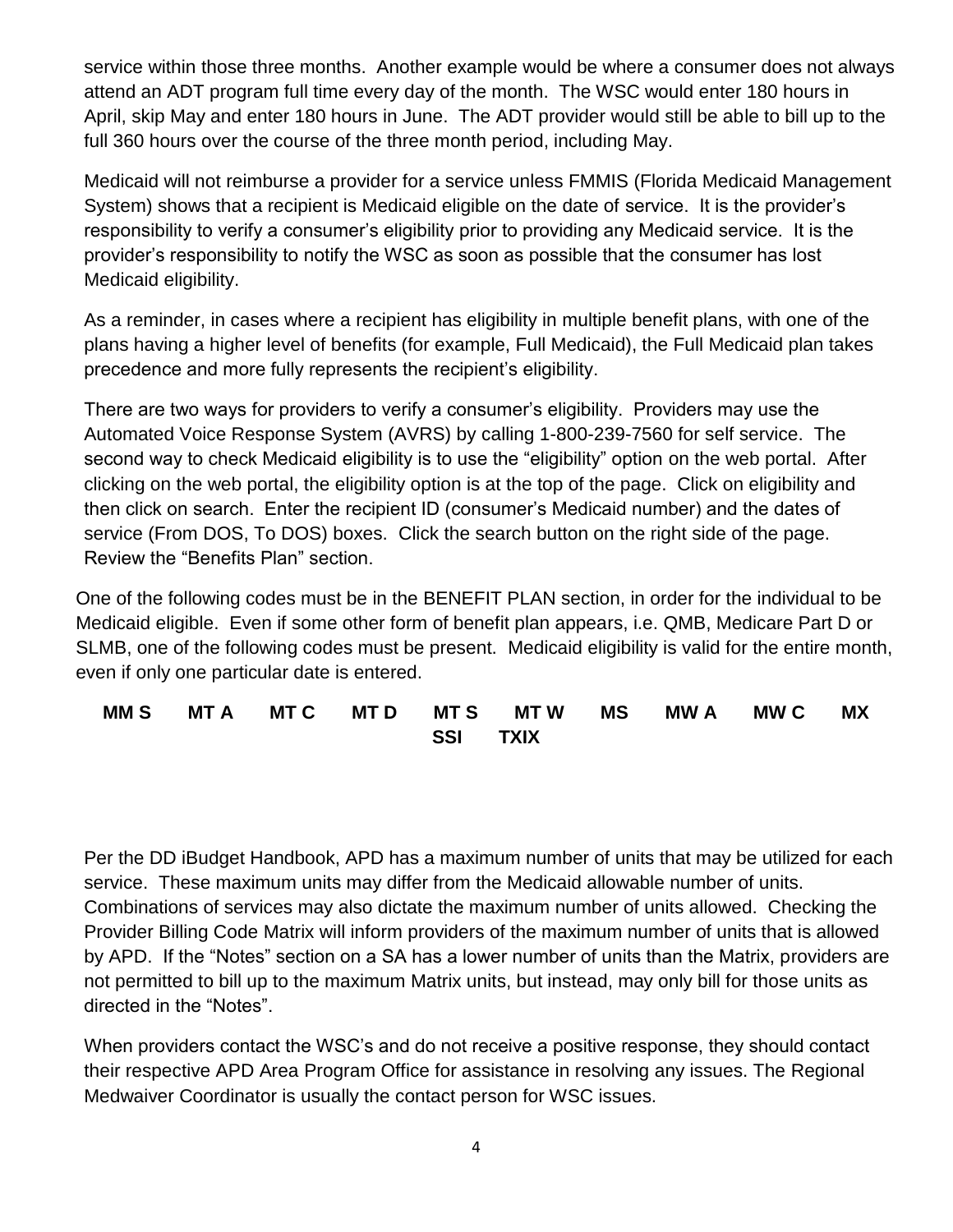Some services have two modifiers. When billing for these services, providers must ensure that the modifiers are entered on the claim in the same order as they appear on the SA.

An **example** would be Personal Supports by the day (S5130 UC SC). On the claim, enter the S5130 in the procedure code box. In the modifier box directly below the S5130, enter the UC. The SC modifier is entered in the modifier box to the right of the UC modifier.

When corresponding by e-mail or fax, providers must remember that due to HIPPA compliance, sites that are sending and receiving confidential PHI information must be secure.

After billing, providers are responsible for sending documentation to the WSC of the service(s) that were provided. Documentation regulations may be found in the Florida Medicaid iBudget Waiver Services Coverage and Limitations Handbook.

Providers should either maintain a log of the number of units of service that have been billed or check the PA balance on the web portal. This is critical, especially towards the end of the quarter or if any changes have been made to an existing SA. The PA balance in FMMIS is updated each time a provider bills. When the balance is critically low, providers should check their billing for any possible over billing. If that is not the issue, then the provider should contact the WSC immediately to have additional units added. Providers should never let the PA balance get to zero. This closes the PA to any future updates.

After receiving SA's, providers are required to verify all SA components before performing services. There are 14 parts of the SA that providers should review carefully. They are:

- 1. RECIPIENT ID
- 2. PIN
- 3. PROVIDER ID AND PROVIDER NAME
- 4. PROCEDURE CODE AND MODIFIER(S)
- 5. SERVICE RATIO
- 6. UNIT TYPE
- 7. ALLOCATED AMOUNT (APPROVED AMOUNT)
- 8. TOTAL NUMBER OF UNITS FOR THE QUARTER
- 9. SERVICE BEGIN AND END DATES
- 10.UNIT COST (UNIT RATE)
- 11.SA STATUS
- 12.PA STATUS
- 13.PRIOR AUTHORIZATION NUMBER
- 14. NOTES SECTION INFORMATION

#### **Recipient ID:**

Verify that the consumer's Medicaid ID number is correct.

#### **PIN:**

This is an internal number assigned by APD. Each PIN is different and identifies a particular consumer. It does not contain any PHI (protected health information). This is the number that should be used in any correspondence between a provider and APD or a support coordinator.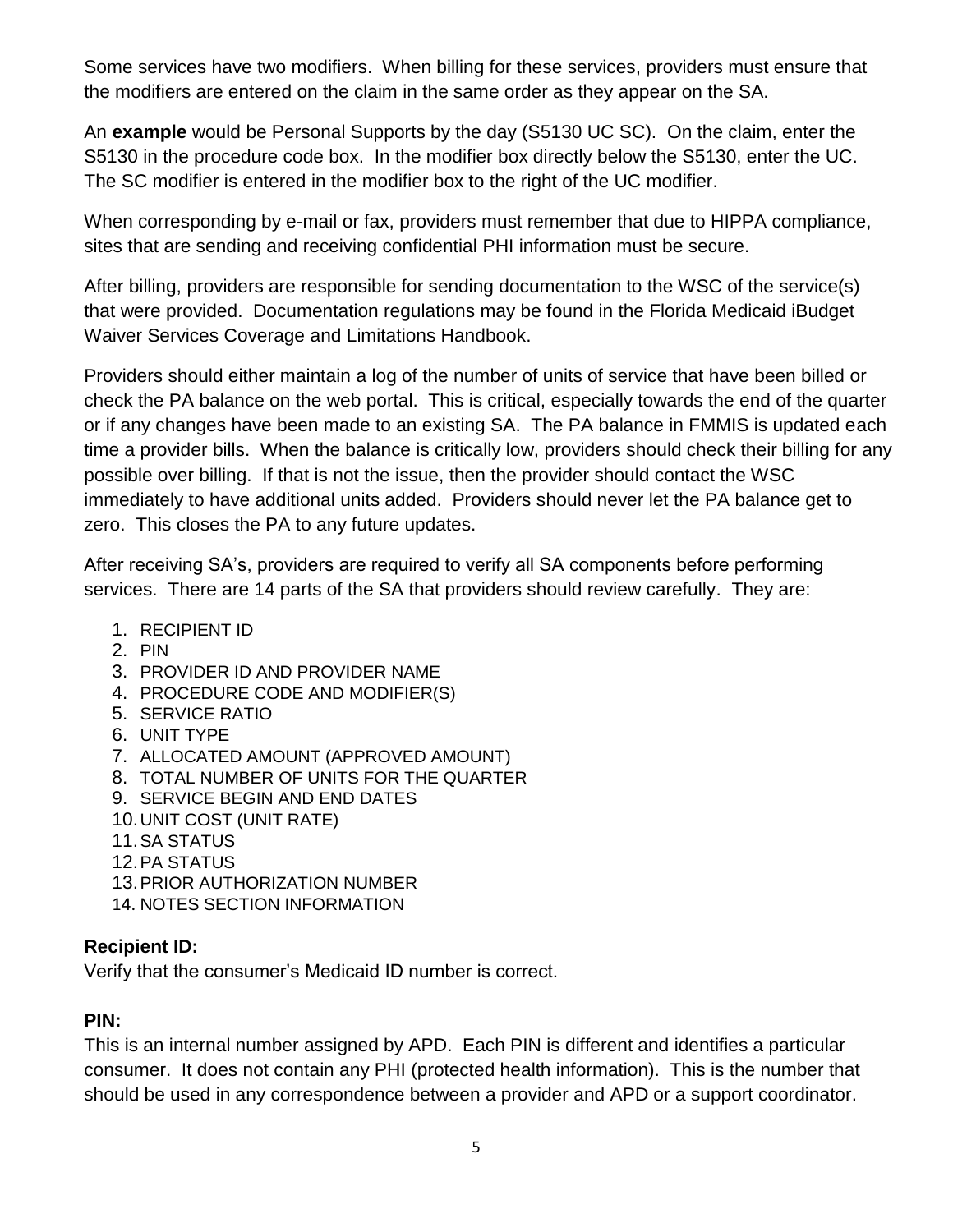#### **Provider ID and Provider Name:**

Verify that provider ID and provider name are correct.

### **Procedure Code and Modifier(s):**

Verify that the procedure code and modifier(s) are correct for the service being performed.

### **Service Ratio:**

Verify that the service ratio is appropriate for the consumer being served.

# **Unit Type:**

Verify that the billing unit is correct for this service (quarter hour, hour, day, etc.).

# **Allocated Amount (Approved Amount):**

This is the total quarterly approved funds available for this service authorization. It is a product of the total quarterly units multiplied by the unit cost.

### **Service Authorization Units:**

This is the total approved units for this service authorization. Verify that the total units approved, equals the total units in the "notes section".

# **Service Begin and End Dates:**

Each month on the SA has a begin date and an end date. Verify that both dates for each individual month are correct. Do not confuse these dates with the cost plan dates.

### **Monthly Units:**

This is the total units approved for each month.

Note: If the units are spanned over the entire quarter, these units may be higher than the actual number of units for each month.

### **Unit Cost:**

This is the per unit rate for the service. This is an established rate from the iBudget Provider Rate Table (Matrix). Rates are based on whether the provider is solo or an agency and the area of the state where the service is performed.

# **SA Status:**

This should be Approved, Edited or Cancelled.

### **PA Status:**

This must be approved. If not, providers must contact the WSC.

### **PA Number:**

This is a number assigned by the FMMIS system. If no PA number appears, do not bill. Please contact the WSC immediately.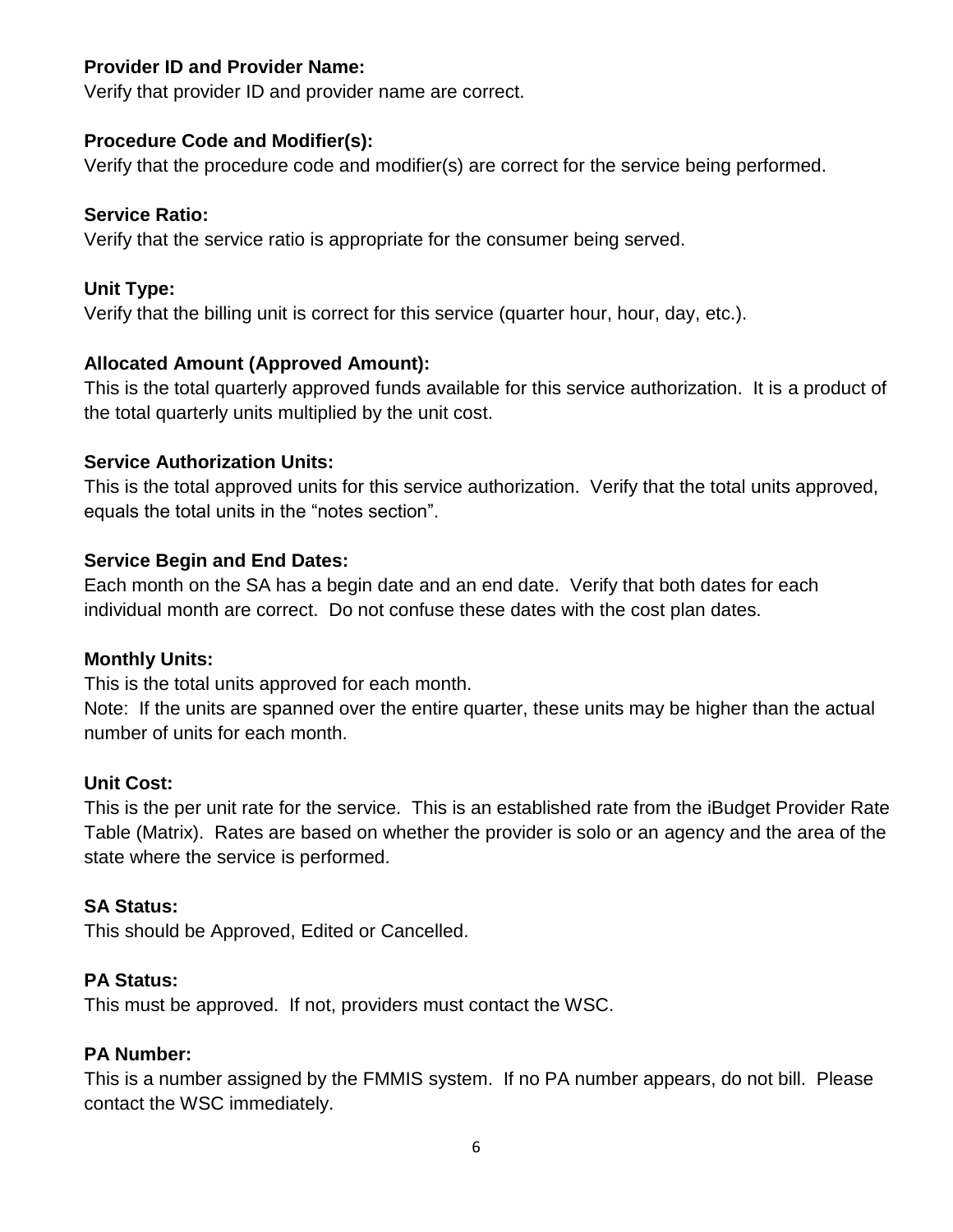#### **Notes:**

This section is critical. It provides all information pertaining to the intensity, frequency and duration of the service. It must contain how the service is to be performed. It should also confirm the total number of approved units in the body of the SA.

Following are **examples** of service authorizations for various services. They should be reviewed by providers to get acquainted with the different areas on a service authorization. The important items are shaded. If providers do not understand or disagree with the terms of the service authorization, they should contact the respective WSC immediately, especially before starting or continuing services.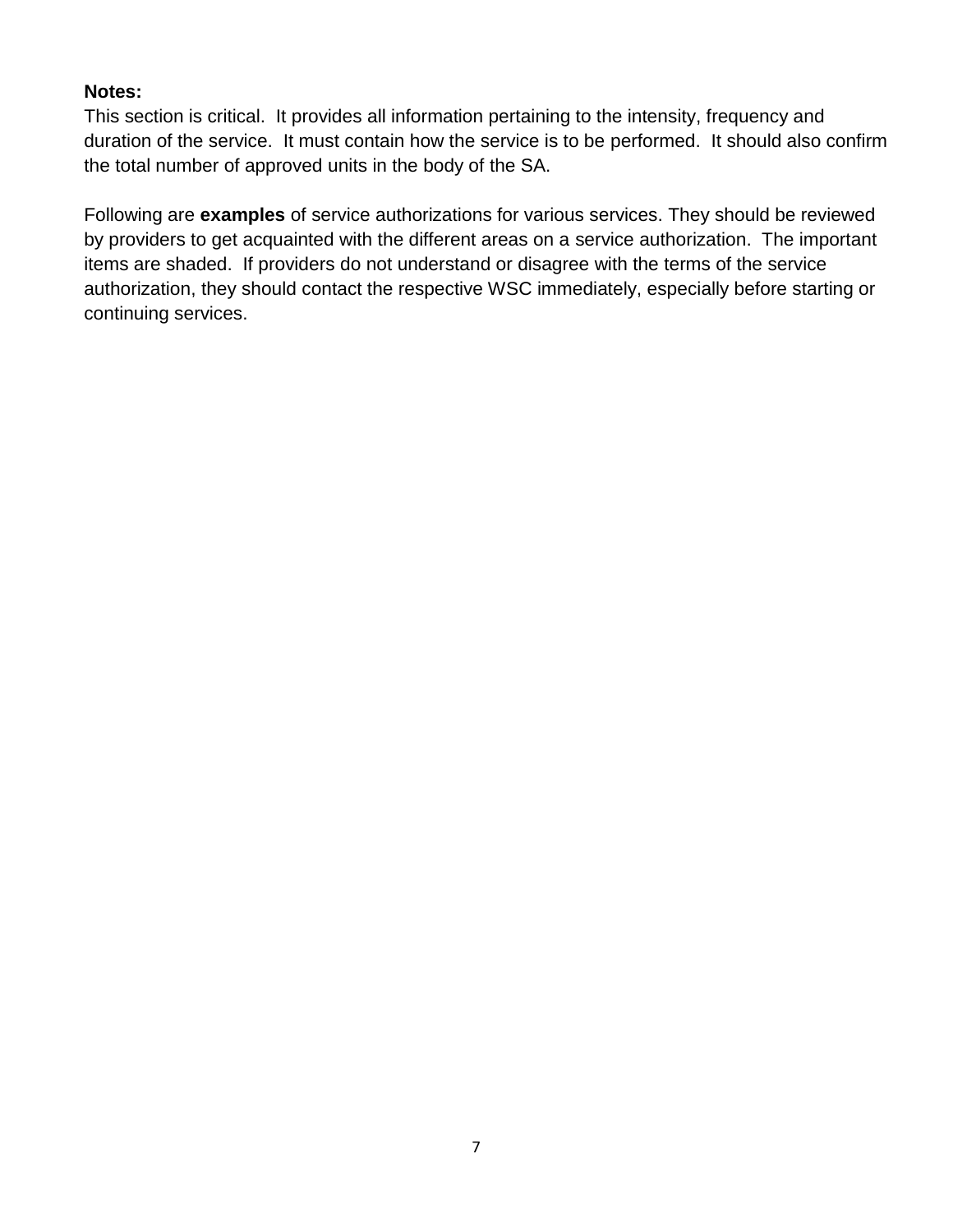The following SA represents "Date Spanning". Note that the middle month does not have any units approved. This type of SA is used for those services that are not necessarily performed at the same frequency every day. Providers are approved to use the units over the entire quarter, up to the maximum total approved units on the SA. The more common services include ADT, Transportation, Dental, CMS, DME, Respite and Supported Employment. Other services may be approved in this manner and should be reviewed on a case by case basis, by the consumer or their legal guardian, the WSC and the provider.

#### **Service Authorization For Ima Consumer for Life Skills Development - Level 3 (ADT) - Facility Based (Hour)**

| <b>Consumer</b>                 | <b>IMA</b>             |                 |                  |                                                                                      | <b>Recipient ID</b> | 1234567890            |          |  |  |
|---------------------------------|------------------------|-----------------|------------------|--------------------------------------------------------------------------------------|---------------------|-----------------------|----------|--|--|
|                                 | <b>CONSUMER</b>        |                 |                  |                                                                                      |                     |                       |          |  |  |
| Provider                        | ADT PROVIDER, INC.     |                 |                  |                                                                                      |                     |                       |          |  |  |
| <b>Provider ID</b>              | 000000096              |                 | <b>WSC</b>       |                                                                                      | A. WSC              |                       |          |  |  |
| <b>Fiscal Year</b>              | 2012-2013              |                 | Quarter          |                                                                                      |                     | October-December      |          |  |  |
| <b>Begin Date</b>               | 10/01/2012             |                 |                  | <b>End Date</b>                                                                      | 12/31/2012          |                       |          |  |  |
| <b>Description</b>              |                        |                 |                  | Life Skills Development - Level 3 (ADT) - Facility Based (Hour)                      |                     |                       |          |  |  |
| <b>Procedure</b>                | <b>S5102UC</b>         |                 |                  | <b>Service Level</b>                                                                 |                     | <b>Facility Based</b> |          |  |  |
| Code                            |                        |                 |                  |                                                                                      |                     |                       |          |  |  |
| <b>Service</b>                  | 1:10                   |                 |                  | <b>Unit Type</b>                                                                     | Hour                |                       |          |  |  |
| Ratio                           |                        |                 |                  |                                                                                      |                     |                       |          |  |  |
| <b>Allocated</b><br>Amt         | \$1598.4               |                 | <b>Units</b>     |                                                                                      | 360                 |                       |          |  |  |
| <b>Monthly Details</b>          |                        |                 |                  |                                                                                      |                     |                       |          |  |  |
|                                 |                        |                 |                  |                                                                                      |                     |                       |          |  |  |
| Month 1                         |                        |                 |                  |                                                                                      |                     |                       |          |  |  |
| <b>Begin</b>                    | 10/01/2012             | <b>End Date</b> |                  | 10/31/2012                                                                           |                     | <b>Units</b>          | 180      |  |  |
| <b>Date</b>                     |                        | <b>Unit</b>     |                  | \$4.44                                                                               |                     |                       | \$799.20 |  |  |
|                                 |                        | Cost            |                  |                                                                                      |                     | Amt                   |          |  |  |
| Month <sub>2</sub>              |                        |                 |                  |                                                                                      |                     |                       |          |  |  |
| <b>Begin</b>                    |                        | <b>End Date</b> |                  |                                                                                      |                     | <b>Units</b>          |          |  |  |
| <b>Date</b>                     | <b>Unit</b>            |                 |                  |                                                                                      |                     |                       |          |  |  |
|                                 |                        |                 |                  |                                                                                      |                     | Amt                   |          |  |  |
|                                 | Cost                   |                 |                  |                                                                                      |                     |                       |          |  |  |
| Month <sub>3</sub>              |                        |                 |                  |                                                                                      |                     |                       |          |  |  |
| <b>Begin</b>                    | 12/01/12               | <b>End Date</b> |                  | 12/31/2012                                                                           |                     | <b>Units</b>          | 180      |  |  |
| <b>Date</b>                     |                        |                 |                  |                                                                                      |                     |                       |          |  |  |
|                                 |                        | <b>Unit</b>     |                  | \$4.44                                                                               |                     | Amt                   | \$799.20 |  |  |
|                                 |                        | Cost            |                  |                                                                                      |                     |                       |          |  |  |
| <b>Prior Authorization Data</b> |                        |                 |                  |                                                                                      |                     |                       |          |  |  |
| <b>SA Status</b>                | <b>New</b>             |                 |                  |                                                                                      |                     |                       |          |  |  |
| <b>PA Status</b>                | Approved               |                 | <b>PA Number</b> |                                                                                      |                     | 9876543210            |          |  |  |
|                                 | <b>Rejected Reason</b> |                 |                  | <b>PA Assign Date</b>                                                                | 09/15/2012          |                       |          |  |  |
| <b>Notes</b>                    |                        |                 |                  |                                                                                      |                     |                       |          |  |  |
|                                 |                        |                 |                  |                                                                                      |                     |                       |          |  |  |
|                                 |                        |                 |                  | Approximately 120 hours per month for three months - 360 hours total for the quarter |                     |                       |          |  |  |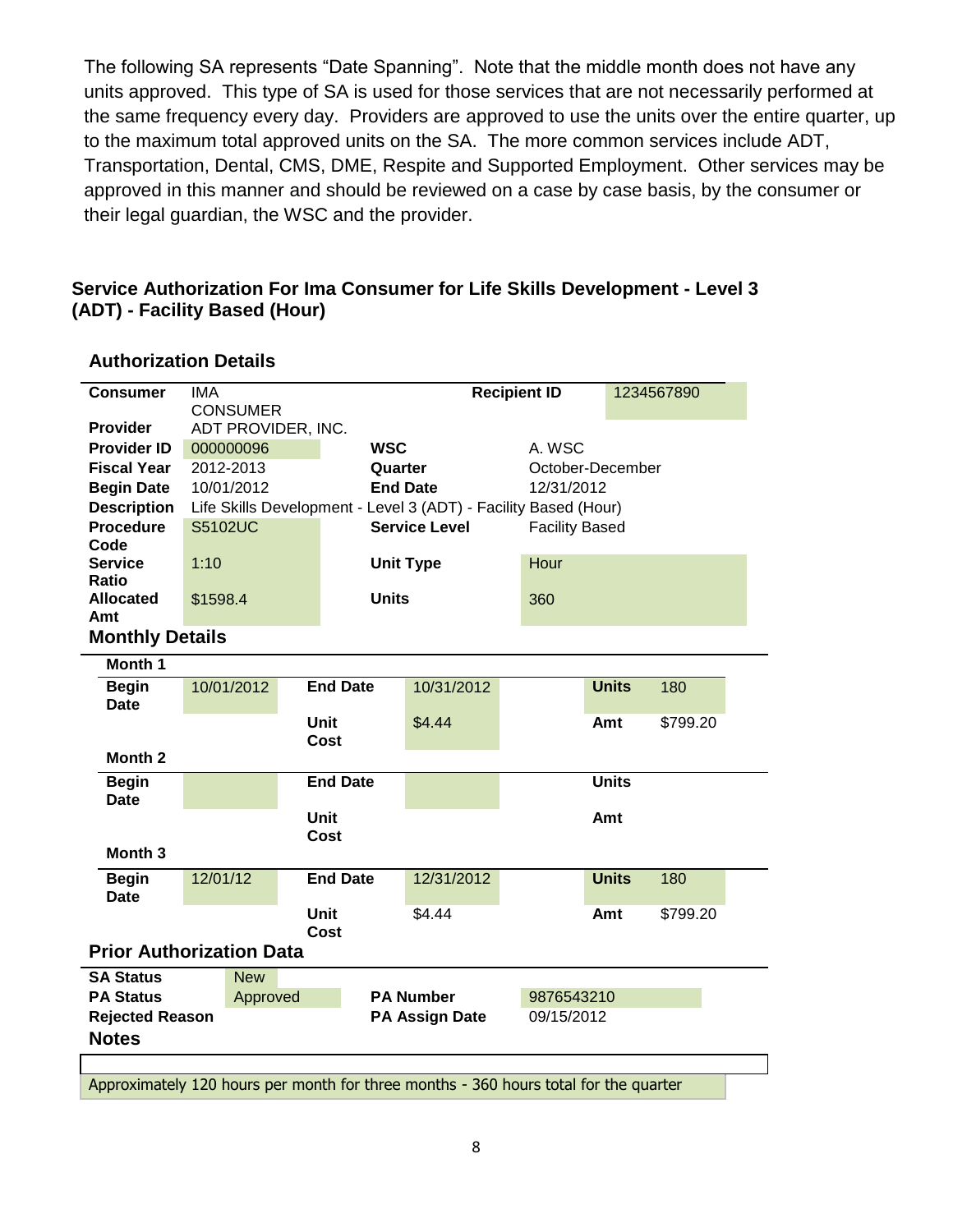The following service authorization is used for those services that are performed on a regular basis and at a set frequency. The frequency is outlined in the "Notes" section at the bottom of the SA. Providers are only approved to perform the service as indicated. Any change to the frequency, must be approved by the WSC. The WSC must change the "Notes" to indicate the new frequency of the service and must provide an updated SA to the provider. Providers who bill outside the parameters of the "Notes" are at risk of recoupment of funds.

### **Service Authorization For Ima Consumer for Personal Supports**

| <b>Consumer</b>                                                                                                    | <b>IMA</b>                       |                         |                       |                      | <b>Recipient ID</b> |                     | 1234567890 |  |  |  |
|--------------------------------------------------------------------------------------------------------------------|----------------------------------|-------------------------|-----------------------|----------------------|---------------------|---------------------|------------|--|--|--|
|                                                                                                                    | <b>CONSUMER</b>                  |                         |                       |                      |                     |                     |            |  |  |  |
| <b>Provider</b>                                                                                                    | PERSONAL SUPPORTS PROVIDER, INC. |                         |                       |                      |                     |                     |            |  |  |  |
| <b>Provider ID</b>                                                                                                 |                                  | <b>WSC</b><br>000000096 |                       |                      |                     | A. WSC              |            |  |  |  |
| <b>Fiscal Year</b>                                                                                                 | 2012-2013                        |                         | Quarter               |                      |                     | October-December    |            |  |  |  |
| <b>Begin Date</b>                                                                                                  | 10/01/2012                       |                         |                       | <b>End Date</b>      |                     | 12/31/2012          |            |  |  |  |
| <b>Description</b>                                                                                                 | <b>Personal Supports</b>         |                         |                       |                      |                     |                     |            |  |  |  |
| <b>Procedure</b>                                                                                                   | <b>S5130UC</b>                   |                         |                       | <b>Service Level</b> | <b>Quarter Hour</b> |                     |            |  |  |  |
| Code                                                                                                               |                                  |                         |                       |                      |                     |                     |            |  |  |  |
| <b>Service</b>                                                                                                     | 1:1                              |                         |                       | <b>Unit Type</b>     |                     | <b>Quarter Hour</b> |            |  |  |  |
| Ratio                                                                                                              |                                  |                         |                       |                      |                     |                     |            |  |  |  |
| <b>Allocated</b>                                                                                                   | \$3598.4                         |                         | <b>Units</b>          |                      | 1040                |                     |            |  |  |  |
| Amt                                                                                                                |                                  |                         |                       |                      |                     |                     |            |  |  |  |
| <b>Monthly Details</b>                                                                                             |                                  |                         |                       |                      |                     |                     |            |  |  |  |
| Month 1                                                                                                            |                                  |                         |                       |                      |                     |                     |            |  |  |  |
| <b>Begin</b>                                                                                                       | 10/01/2012                       |                         | <b>End Date</b>       | 10/31/2012           |                     | <b>Units</b>        | 346        |  |  |  |
| Date                                                                                                               |                                  |                         |                       |                      |                     |                     |            |  |  |  |
|                                                                                                                    | <b>Unit</b>                      |                         | \$3.46                |                      | Amt                 | \$1,197.16          |            |  |  |  |
|                                                                                                                    |                                  |                         | Cost                  |                      |                     |                     |            |  |  |  |
| Month 2                                                                                                            |                                  |                         |                       |                      |                     |                     |            |  |  |  |
| <b>Begin</b>                                                                                                       | 11/01/12                         |                         | <b>End Date</b>       | 11/30/12             |                     | <b>Units</b>        | 346        |  |  |  |
| <b>Date</b>                                                                                                        | <b>Unit</b><br><b>Cost</b>       |                         |                       |                      |                     |                     |            |  |  |  |
|                                                                                                                    |                                  |                         |                       | \$3.46               |                     | Amt                 | \$1,197.16 |  |  |  |
|                                                                                                                    |                                  |                         |                       |                      |                     |                     |            |  |  |  |
| Month <sub>3</sub>                                                                                                 |                                  |                         |                       |                      |                     |                     |            |  |  |  |
| <b>Begin</b>                                                                                                       | 12/01/12                         |                         | <b>End Date</b>       | 12/31/2012           |                     | <b>Units</b>        | 348        |  |  |  |
| <b>Date</b>                                                                                                        |                                  |                         |                       |                      |                     |                     |            |  |  |  |
|                                                                                                                    |                                  |                         | Unit                  | \$3.46               |                     | Amt                 | \$1,204.08 |  |  |  |
|                                                                                                                    |                                  |                         | Cost                  |                      |                     |                     |            |  |  |  |
| <b>Prior Authorization Data</b>                                                                                    |                                  |                         |                       |                      |                     |                     |            |  |  |  |
| <b>SA Status</b>                                                                                                   | <b>New</b>                       |                         |                       |                      |                     |                     |            |  |  |  |
| <b>PA Status</b>                                                                                                   | Approved                         |                         | <b>PA Number</b>      |                      | 1212343456          |                     |            |  |  |  |
| <b>Rejected Reason</b>                                                                                             |                                  |                         | <b>PA Assign Date</b> |                      | 09/15/2012          |                     |            |  |  |  |
| <b>Notes</b>                                                                                                       |                                  |                         |                       |                      |                     |                     |            |  |  |  |
|                                                                                                                    |                                  |                         |                       |                      |                     |                     |            |  |  |  |
|                                                                                                                    |                                  |                         |                       |                      |                     |                     |            |  |  |  |
| 4 hours (16 QH) per day, 5 days per week, 13 weeks (1040 QH total) for the quarter<br>average 4.33 weeks per month |                                  |                         |                       |                      |                     |                     |            |  |  |  |
|                                                                                                                    |                                  |                         |                       |                      |                     |                     |            |  |  |  |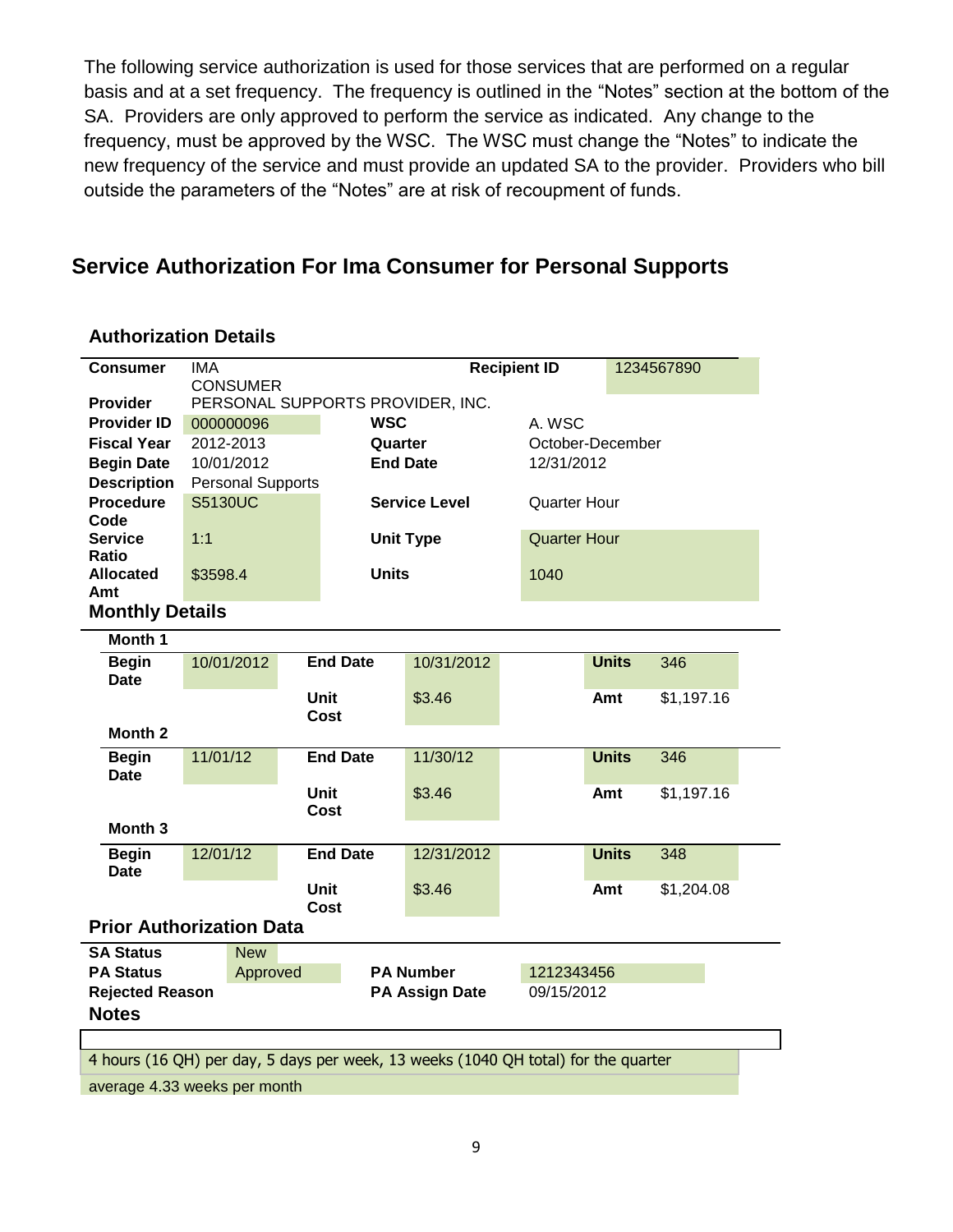The following service authorization is used for Residential Habilitation. Each level of Residential Habilitation has a unique set of modifiers. Providers should note these modifiers when reviewing and billing for services. Providers can only bill the monthly rate when a consumer resides in the group home for 24 days or more. Providers must contact the WSC immediately, when a consumer will not be residing in the home for at least 24 days. The WSC will reduce this SA and create a new SA for the daily Res Hab rate, for the number of days needed.

### **Service Authorization For Ima Consumer for Residential Habilitation - Moderate (month)**

| <b>Consumer</b>                                                          | <b>IMA</b>                                                                           |                      |                       | <b>Recipient ID</b> |                      |            |                  |              | 1234567890     |  |  |
|--------------------------------------------------------------------------|--------------------------------------------------------------------------------------|----------------------|-----------------------|---------------------|----------------------|------------|------------------|--------------|----------------|--|--|
| <b>Provider</b>                                                          | <b>CONSUMER</b><br>RESIDENTIAL HABILITATION PROVIDER, INC.                           |                      |                       |                     |                      |            |                  |              |                |  |  |
| <b>Provider ID</b>                                                       | <b>WSC</b><br>000000096                                                              |                      |                       |                     | A. WSC               |            |                  |              |                |  |  |
| <b>Fiscal Year</b>                                                       |                                                                                      | 2012-2013<br>Quarter |                       |                     |                      |            | October-December |              |                |  |  |
| <b>Begin Date</b>                                                        | 10/01/2012                                                                           |                      |                       | <b>End Date</b>     |                      | 12/31/2012 |                  |              |                |  |  |
| <b>Description</b>                                                       | <b>Personal Supports</b>                                                             |                      |                       |                     |                      |            |                  |              |                |  |  |
| <b>Procedure</b>                                                         | <b>T2023UCU4</b>                                                                     |                      |                       |                     | <b>Service Level</b> |            | Month            |              |                |  |  |
| Code                                                                     |                                                                                      |                      |                       |                     |                      |            |                  |              |                |  |  |
| <b>Service</b>                                                           | <b>None</b>                                                                          |                      |                       |                     | <b>Unit Type</b>     |            | <b>Month</b>     |              |                |  |  |
| <b>Ratio</b>                                                             |                                                                                      |                      |                       |                     |                      |            |                  |              |                |  |  |
| <b>Allocated</b>                                                         | \$9883.44                                                                            |                      |                       | <b>Units</b>        |                      | 3          |                  |              |                |  |  |
| Amt                                                                      |                                                                                      |                      |                       |                     |                      |            |                  |              |                |  |  |
| <b>Monthly Details</b>                                                   |                                                                                      |                      |                       |                     |                      |            |                  |              |                |  |  |
| Month 1                                                                  |                                                                                      |                      |                       |                     |                      |            |                  |              |                |  |  |
| <b>Begin</b><br><b>Date</b>                                              | 10/01/2012                                                                           |                      |                       | <b>End Date</b>     | 10/31/2012           |            |                  | <b>Units</b> | $\overline{1}$ |  |  |
|                                                                          |                                                                                      | <b>Unit</b><br>Cost  |                       | \$3,294.48          |                      |            | Amt              | \$3,294.48   |                |  |  |
| Month <sub>2</sub>                                                       |                                                                                      |                      |                       |                     |                      |            |                  |              |                |  |  |
| <b>Begin</b><br><b>Date</b>                                              | 11/01/12                                                                             |                      |                       | <b>End Date</b>     | 11/30/12             |            |                  | <b>Units</b> | $\overline{1}$ |  |  |
|                                                                          |                                                                                      |                      | <b>Unit</b><br>Cost   | \$3,294.48          |                      | Amt        |                  | \$3,294.48   |                |  |  |
| Month <sub>3</sub>                                                       |                                                                                      |                      |                       |                     |                      |            |                  |              |                |  |  |
| <b>Begin</b><br><b>Date</b>                                              | 12/01/12                                                                             |                      |                       | <b>End Date</b>     | 12/31/2012           |            |                  | <b>Units</b> | $\overline{1}$ |  |  |
|                                                                          |                                                                                      |                      |                       | <b>Unit</b>         | \$3,294.48           |            |                  | Amt          | \$3,294.48     |  |  |
|                                                                          |                                                                                      |                      |                       | <b>Cost</b>         |                      |            |                  |              |                |  |  |
| <b>Prior Authorization Data</b>                                          |                                                                                      |                      |                       |                     |                      |            |                  |              |                |  |  |
| <b>SA Status</b>                                                         |                                                                                      | <b>New</b>           |                       |                     |                      |            |                  |              |                |  |  |
| <b>PA Status</b><br>Approved                                             |                                                                                      |                      |                       | <b>PA Number</b>    |                      | 8989676754 |                  |              |                |  |  |
| <b>Rejected Reason</b>                                                   |                                                                                      |                      | <b>PA Assign Date</b> |                     | 09/15/2012           |            |                  |              |                |  |  |
| <b>Notes</b>                                                             |                                                                                      |                      |                       |                     |                      |            |                  |              |                |  |  |
|                                                                          |                                                                                      |                      |                       |                     |                      |            |                  |              |                |  |  |
| Moderate rate for months, must reside in group home for 24 days or more. |                                                                                      |                      |                       |                     |                      |            |                  |              |                |  |  |
|                                                                          | If not in the group home for at least 24 days, contact WSC for new daily Res Hab SA. |                      |                       |                     |                      |            |                  |              |                |  |  |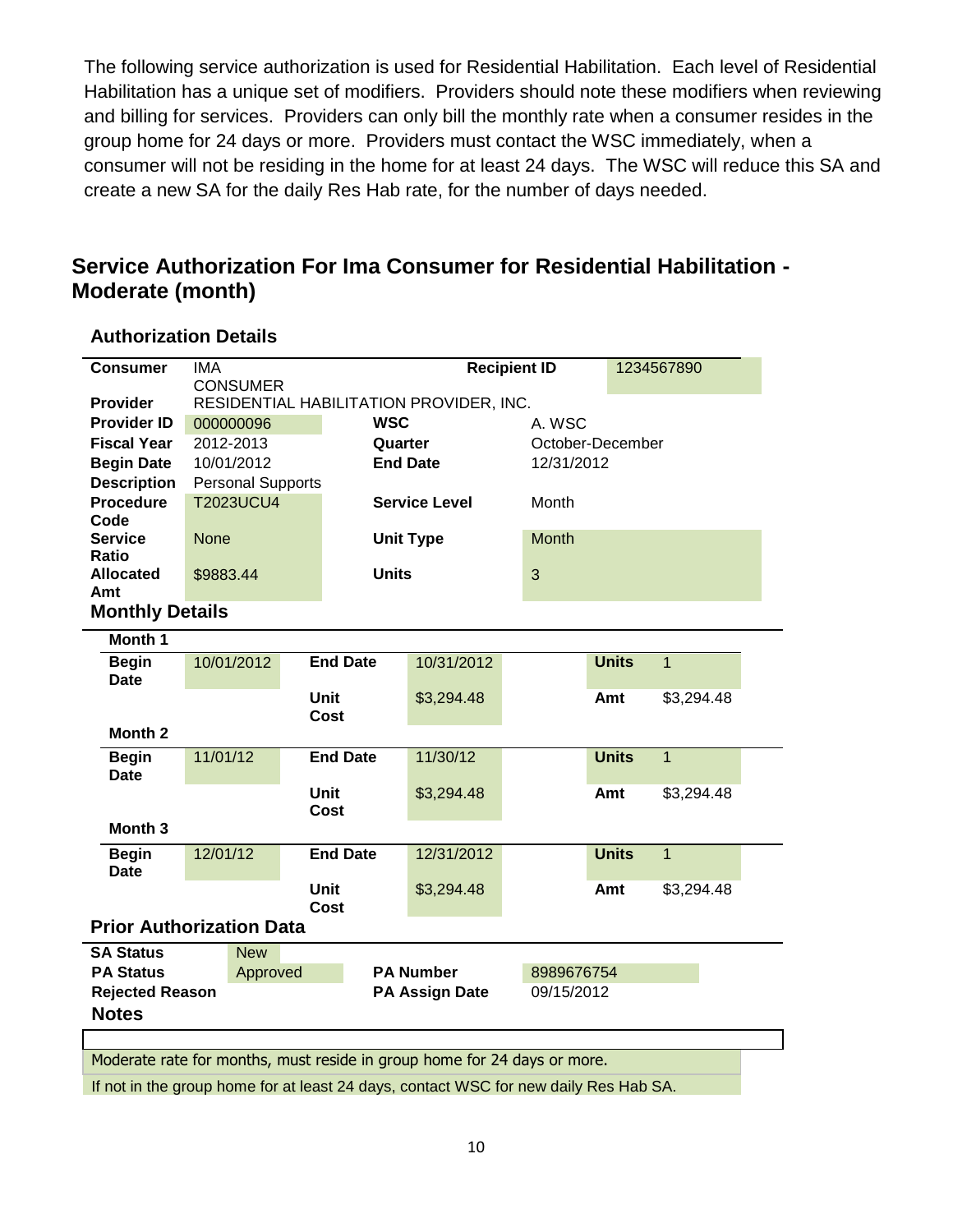The following service authorization is an example of an edited SA. When changes to an original SA are needed, such as adding or reducing units, the WSC will make the changes and send a new file to FMMIS to update the PA balance. Changes to an SA are reflected in the "Notes" at the bottom of the SA. Providers must receive a copy of the edited SA and attach it to the original one.

# **Service Authorization For Ima Consumer for Respite - (Day)**

| <b>Consumer</b>                                                             | <b>IMA</b>                                 |           |                       |                      | <b>Recipient ID</b><br>1234567890 |                  |            |              |                |  |  |
|-----------------------------------------------------------------------------|--------------------------------------------|-----------|-----------------------|----------------------|-----------------------------------|------------------|------------|--------------|----------------|--|--|
| <b>Provider</b>                                                             | <b>CONSUMER</b><br><b>RESPITE PROVIDER</b> |           |                       |                      |                                   |                  |            |              |                |  |  |
|                                                                             |                                            |           |                       |                      |                                   |                  |            |              |                |  |  |
| <b>Provider ID</b>                                                          |                                            | 000000096 |                       |                      | <b>WSC</b>                        |                  | A. WSC     |              |                |  |  |
| <b>Fiscal Year</b>                                                          | 2012-2013                                  |           |                       | Quarter              |                                   | October-December |            |              |                |  |  |
| <b>Begin Date</b>                                                           | 10/01/2012                                 |           |                       | <b>End Date</b>      |                                   |                  | 12/31/2012 |              |                |  |  |
| <b>Description</b>                                                          | Respite - (Day)                            |           |                       |                      |                                   |                  |            |              |                |  |  |
| <b>Procedure</b>                                                            | <b>S5151UCSC</b>                           |           |                       | <b>Service Level</b> |                                   |                  | Day        |              |                |  |  |
| Code                                                                        |                                            |           |                       |                      |                                   |                  |            |              |                |  |  |
| <b>Service</b>                                                              | 1:2                                        |           |                       |                      | <b>Unit Type</b>                  |                  | Day        |              |                |  |  |
| <b>Ratio</b>                                                                |                                            |           |                       |                      |                                   |                  |            |              |                |  |  |
| <b>Allocated</b>                                                            | \$1026.9                                   |           |                       | <b>Units</b>         |                                   |                  | 14         |              |                |  |  |
| Amt                                                                         |                                            |           |                       |                      |                                   |                  |            |              |                |  |  |
| <b>Monthly Details</b>                                                      |                                            |           |                       |                      |                                   |                  |            |              |                |  |  |
| Month 1                                                                     |                                            |           |                       |                      |                                   |                  |            |              |                |  |  |
| <b>Begin</b>                                                                | 10/01/2012                                 |           | <b>End Date</b>       |                      | 10/31/2012                        |                  |            | <b>Units</b> | $\overline{4}$ |  |  |
| Date                                                                        |                                            |           |                       |                      |                                   |                  |            |              |                |  |  |
|                                                                             |                                            |           | <b>Unit</b>           |                      | \$73.35                           |                  |            | Amt          | \$293.40       |  |  |
|                                                                             |                                            |           | <b>Cost</b>           |                      |                                   |                  |            |              |                |  |  |
| Month <sub>2</sub>                                                          |                                            |           |                       |                      |                                   |                  |            |              |                |  |  |
| <b>Begin</b>                                                                | 11/01/12                                   |           | <b>End Date</b>       |                      | 11/30/12                          |                  |            | <b>Units</b> | $\overline{6}$ |  |  |
| Date                                                                        |                                            |           |                       |                      |                                   |                  |            |              |                |  |  |
|                                                                             |                                            |           | Unit                  |                      | \$73.35                           |                  |            | Amt          | \$440.10       |  |  |
|                                                                             |                                            |           | <b>Cost</b>           |                      |                                   |                  |            |              |                |  |  |
| Month <sub>3</sub>                                                          |                                            |           |                       |                      |                                   |                  |            |              |                |  |  |
| <b>Begin</b>                                                                | 12/01/12                                   |           | <b>End Date</b>       |                      | 12/31/2012                        |                  |            | <b>Units</b> | $\overline{4}$ |  |  |
| Date                                                                        |                                            |           |                       |                      |                                   |                  |            |              |                |  |  |
|                                                                             |                                            |           | Unit                  |                      | \$73.35                           |                  |            | Amt          | \$293.40       |  |  |
|                                                                             |                                            |           | <b>Cost</b>           |                      |                                   |                  |            |              |                |  |  |
| <b>Prior Authorization Data</b>                                             |                                            |           |                       |                      |                                   |                  |            |              |                |  |  |
| <b>SA Status</b>                                                            | Edit                                       |           |                       |                      |                                   |                  |            |              |                |  |  |
| <b>PA Status</b><br>Approved                                                |                                            |           | <b>PA Number</b>      |                      |                                   | 9012345678       |            |              |                |  |  |
| <b>Rejected Reason</b>                                                      |                                            |           | <b>PA Assign Date</b> |                      |                                   | 09/15/2012       |            |              |                |  |  |
| <b>Notes</b>                                                                |                                            |           |                       |                      |                                   |                  |            |              |                |  |  |
|                                                                             |                                            |           |                       |                      |                                   |                  |            |              |                |  |  |
| 4 days per month (12 days total)                                            |                                            |           |                       |                      |                                   |                  |            |              |                |  |  |
| Need 2 extra days in November for thanksgiving weekend. (new total 14 days) |                                            |           |                       |                      |                                   |                  |            |              |                |  |  |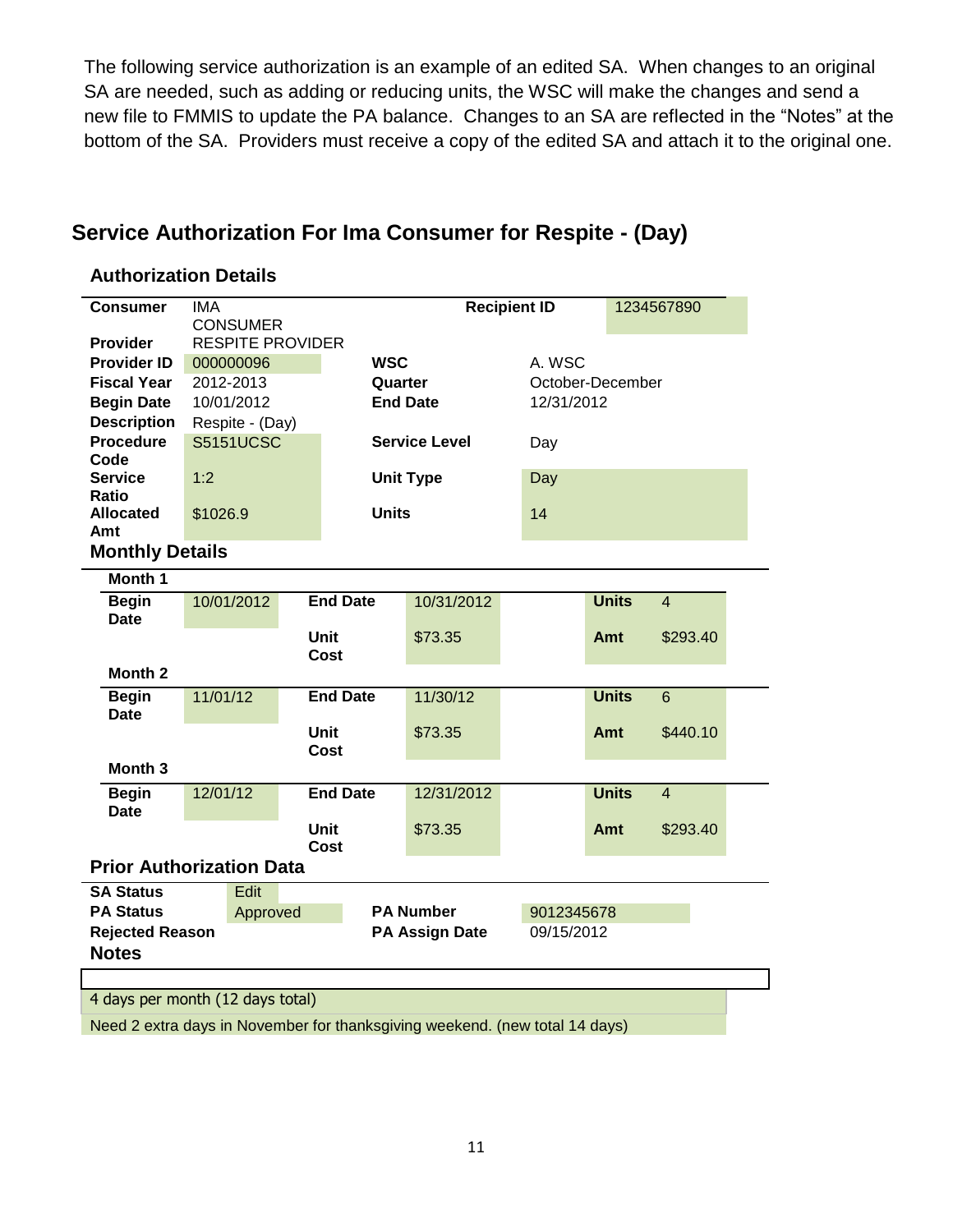When billing, providers may receive claims that are denied. The reason for the denial appears at the bottom of the claim in the form of an Explanation of Benefits (EOB) code. There are certain denial codes that are specific to APD claims

These APD Waiver denial codes are 3053, 3054 and 3055.

**3053 – DS Waiver not approved:** (no service plan found, procedure codes do not match, zero balance on the PA, service not approved, dates of service do not match, provider or recipient ID's do not match).

**3054 – Unit rate not allowed:** (the rate used to calculate the charges on a claim does not match the rate on the SA).

**3055 – Billed amount invalid:** (claim amount is greater than the balance on the PA).

If the need arises to bill for services that exceed the 12 month filing limit (see Provider Reimbursement Handbook), certain steps must be taken by providers.

> A. Providers must create a letter with the provider's letterhead, requesting payment for dates of services that are over 12 months old. The letter must outline the details for providers not being reimbursed in a timely manner. These details should include items such as, service authorizations, denied claim ICNs, communications to WSCs or APD Area office staff and any other pertinent information to indicate that the provider attempted to get reimbursed, but was denied due to circumstances beyond the control of the provider.

B. Providers must complete a CMS-1500 claim form. These may be purchased on-line from the AHCA fiscal agent or any office supply store. On the fiscal agent's web site is an example of a completed CMS-1500 Medwaiver claim. Go to [http://www.mymedicaid](http://www.mymedicaid-florida.com/)[florida.com/.](http://www.mymedicaid-florida.com/) Click on public information for providers, then provider support, then training. Click on "Professional Waiver Claim Form Presentations", then on CMS-1500 Paper Claim Submission. At the end of the presentation is an example of a completed claim.

C. Another form that must be completed by providers is the "Provider Request for Force Payment" form. This can be found on the home page of the provider's local Area Medicaid Program Office/AHCA. Click [http://www.mymedicaid-florida.com/.](http://www.mymedicaid-florida.com/) Click on the appropriate Area Medicaid Office and then click on the Provider Request for Force Payment form.

D. The next step is for providers to submit all of the above documentation to their local APD Area office for review and approval. After APD staff has reviewed the request and documentation, they will either approve or deny the request. If approved, the APD office will submit the approval in a letter on APD letterhead to the provider.